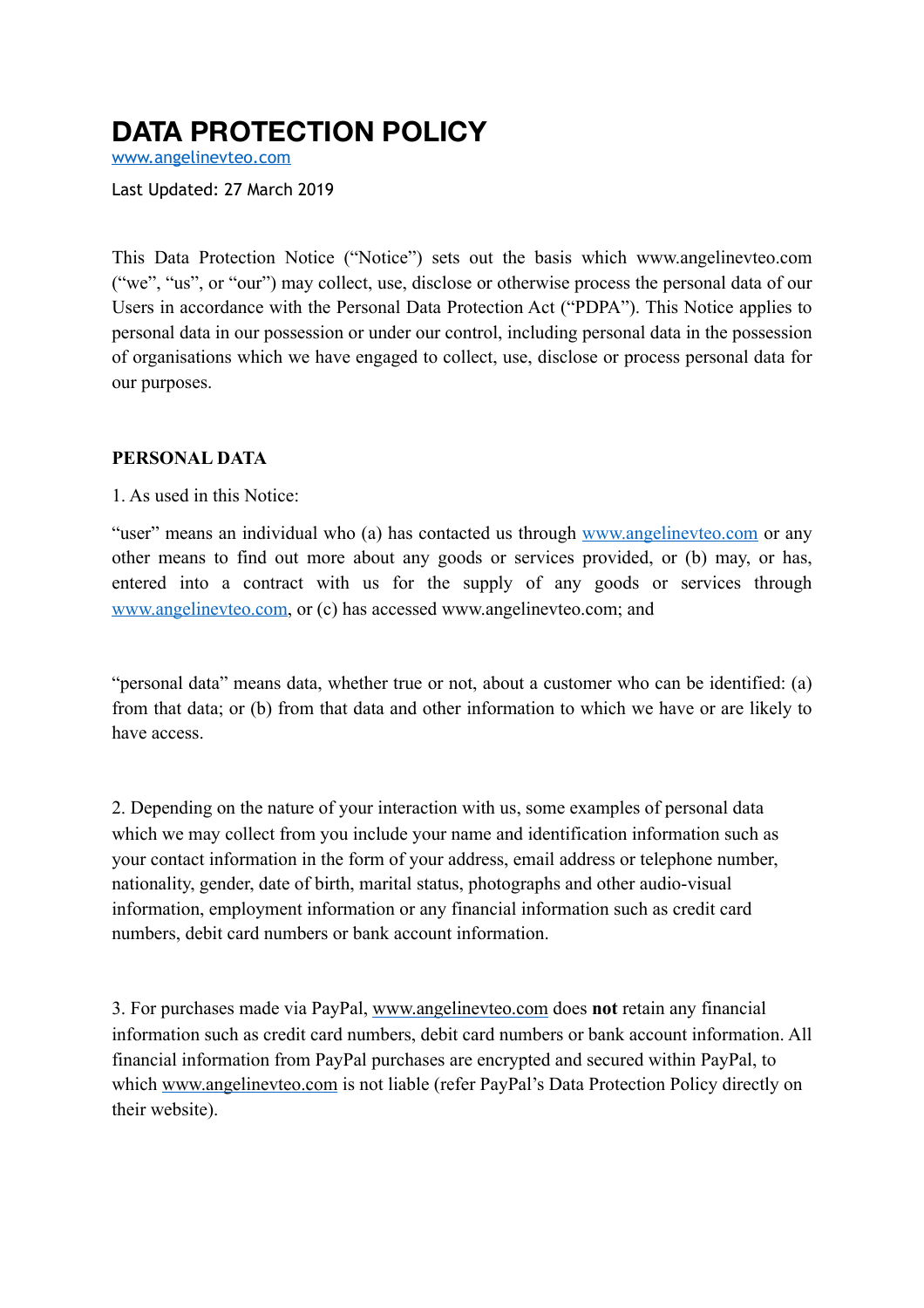4. Other terms used in this Notice shall have the meanings given to them in the PDPA (where the context so permits).

# **COLLECTION, USE AND DISCLOSURE OF PERSONAL DATA**

5. We generally do not collect your personal data unless (a) it is provided to us voluntarily by you directly or via a third party who has been duly authorised by you to disclose your personal data to us (your "authorised representative") after (i) you (or your authorised representative) have been notified of the purposes for which the data is collected, and (ii) you (or your authorised representative) have provided written consent to the collection and usage of your personal data for those purposes, or (b) collection and use of personal data without consent is permitted or required by the PDPA or other laws. We shall seek your consent before collecting any additional personal data and before using your personal data for a purpose which has not been notified to you (except where permitted or authorised by law).

6. We may collect and use your personal data for any or all of the following purposes:

(a) performing obligations in the course of or in connection with our provision of the goods and/or services requested by you;

(b) verifying your identity;

(c) responding to, handling, and processing queries, requests, applications, complaints, and feedback from you;

(d) managing your relationship with us;

(e) processing payment or credit transactions;

(f) sending your marketing information about our goods or services including notifying you of our marketing events, initiatives and promotions, lucky draws, membership and rewards schemes and other promotions;

(g) complying with any applicable laws, regulations, codes of practice, guidelines, or rules, or to assist in law enforcement and investigations conducted by any governmental and/or regulatory authority;

(h) any other purposes for which you have provided the information;

(i) transmitting to any unaffiliated third parties including our third party service providers and agents, and relevant governmental and/or regulatory authorities, whether in Singapore or abroad, for the aforementioned purposes; and

(j) any other incidental business purposes related to or in connection with the above.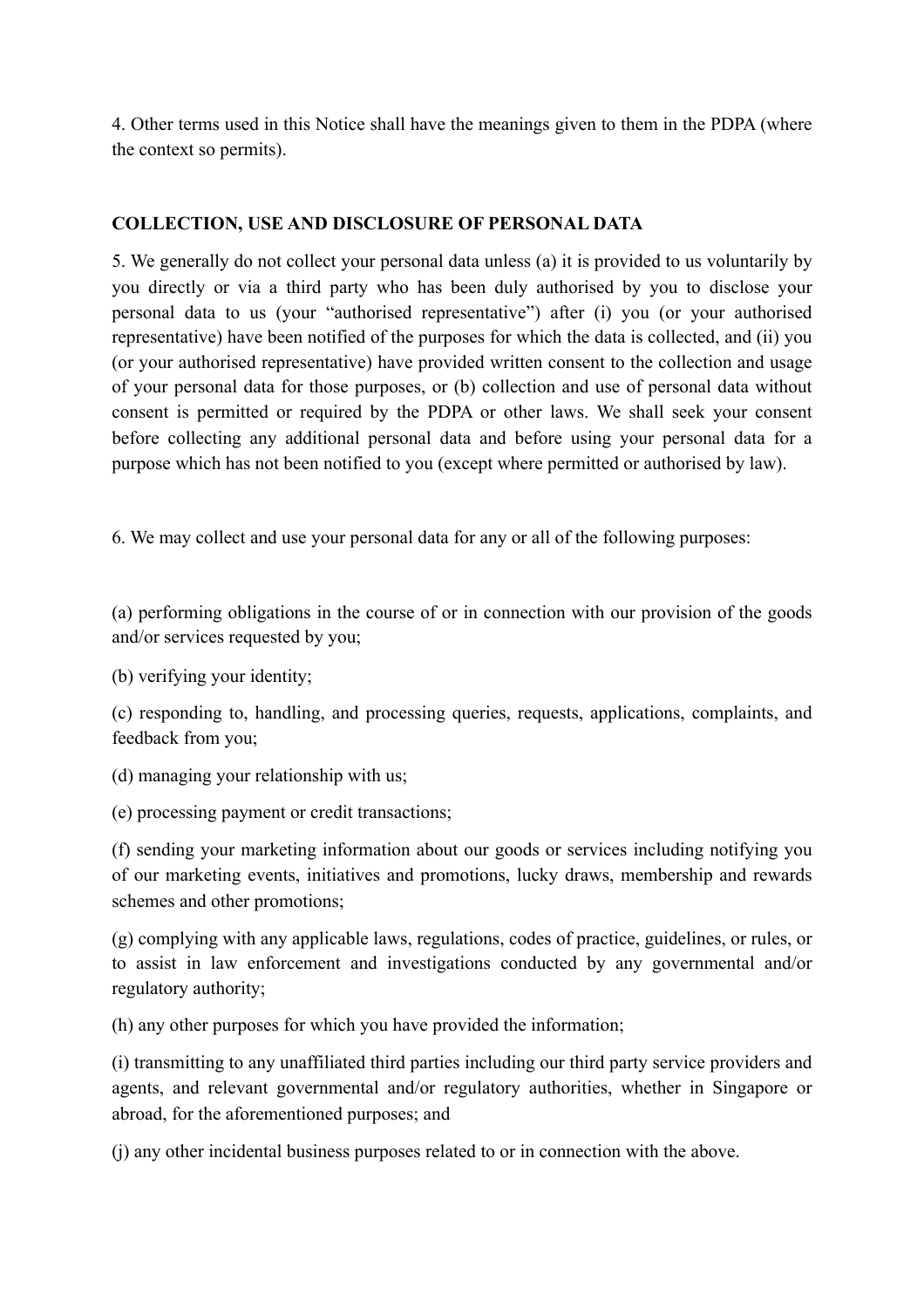6. We may disclose your personal data:

(a) where such disclosure is required for performing obligations in the course of or in connection with our provision of the goods or services requested by you; or

(b) to third party service providers, agents and other organisations we have engaged to perform any of the functions listed in clause 5 above for us.

7. The purposes listed in the above clauses may continue to apply even in situations where your relationship with us (for example, pursuant to a contract) has been terminated or altered in any way, for a reasonable period thereafter (including, where applicable, a period to enable us to enforce our rights under any contract with you).

# **WITHDRAWING YOUR CONSENT**

8. The consent that you provide for the collection, use and disclosure of your personal data will remain valid until such time it is being withdrawn by you in writing. You may withdraw consent and request us to stop using and/or disclosing your personal data for any or all of the purposes listed above by submitting your request in writing or via email to our Data Protection Officer at the contact details provided below.

9. Upon receipt of your written request to withdraw your consent, we may require reasonable time (depending on the complexity of the request and its impact on our relationship with you) for your request to be processed and for us to notify you of the consequences of us acceding to the same, including any legal consequences which may affect your rights and liabilities to us. In general, we shall seek to process your request within ten (10) business days of receiving it.

10. Whilst we respect your decision to withdraw your consent, please note that depending on the nature and scope of your request, we may not be in a position to continue providing our goods or services to you and we shall, in such circumstances, notify you before completing the processing of your request. Should you decide to cancel your withdrawal of consent, please inform us in writing in the manner described in clause 8 above.

11. Please note that withdrawing consent does not affect our right to continue to collect, use and disclose personal data where such collection, use and disclose without consent is permitted or required under applicable laws.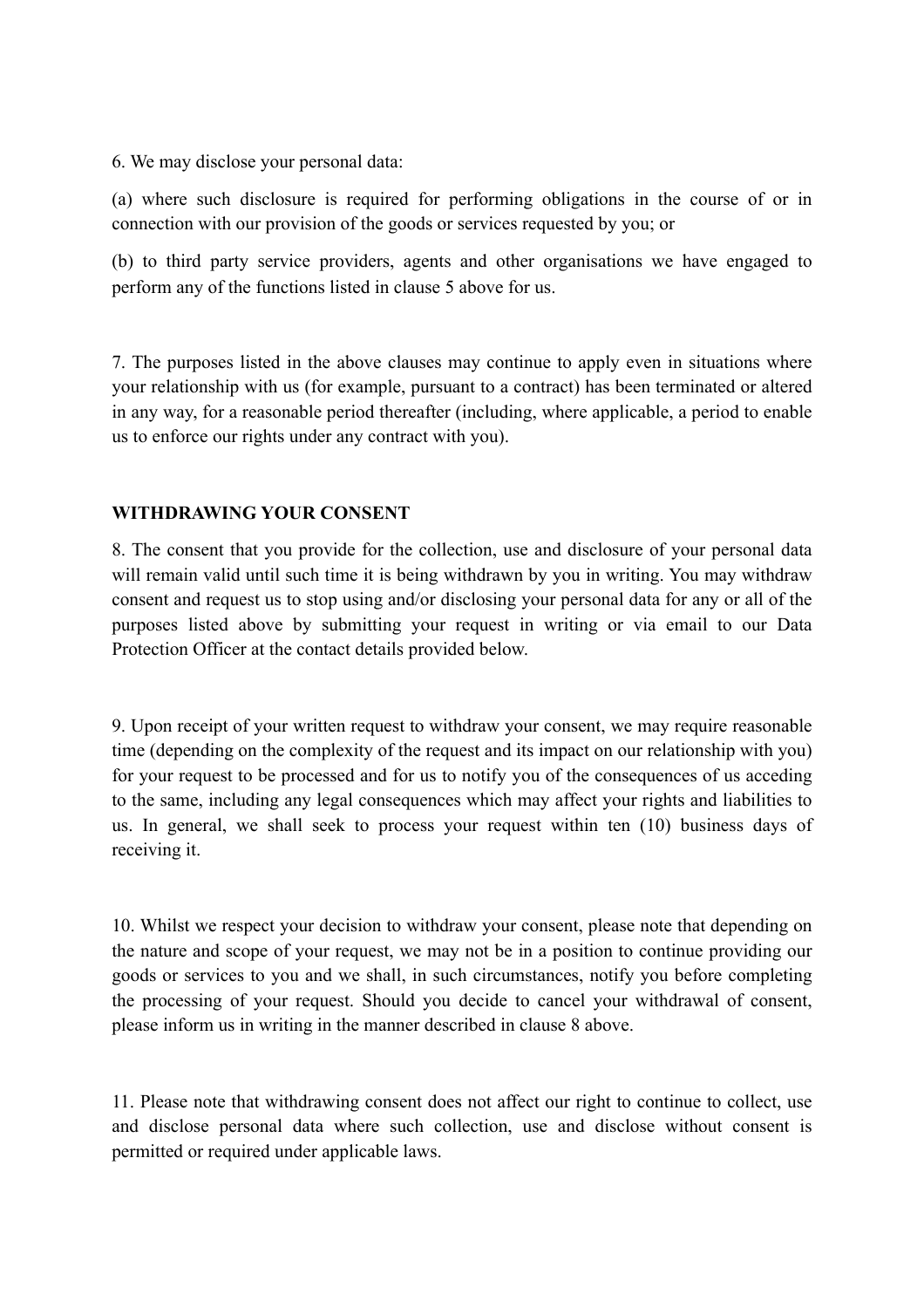12. If subscribed to our newsletters, you may opt out from receiving newsletters at anytime, directly at the end of each email.

# **ACCESS TO AND CORRECTION OF PERSONAL DATA**

13. If you wish to make (a) an access request for access to a copy of the personal data which we hold about you or information about the ways in which we use or disclose your personal data, or (b) a correction request to correct or update any of your personal data which we hold about you, you may submit your request in writing or via email to our Data Protection Officer at the contact details provided below.

14. Please note that a reasonable fee may be charged for an access request. If so, we will inform you of the fee before processing your request.

15. We will respond to your request as soon as reasonably possible. Should we not be able to respond to your request within thirty (30) days after receiving your request, we will inform you in writing within thirty (30) days of the time by which we will be able to respond to your request. If we are unable to provide you with any personal data or to make a correction requested by you, we shall generally inform you of the reasons why we are unable to do so (except where we are not required to do so under the PDPA).

# **PROTECTION OF PERSONAL DATA**

16. To safeguard your personal data from unauthorised access, collection, use, disclosure, copying, modification, disposal or similar risks, we have introduced appropriate administrative, physical and technical measures such as up-to-date antivirus protection, encryption and the use of privacy filters to secure all storage and transmission of personal data by us, and disclosing personal data both internally and to our authorised third party service providers and agents only on a need-to-know basis.

17. You should be aware, however, that no method of transmission over the Internet or method of electronic storage is completely secure. While security cannot be guaranteed, we strive to protect the security of your information and are constantly reviewing and enhancing our information security measures.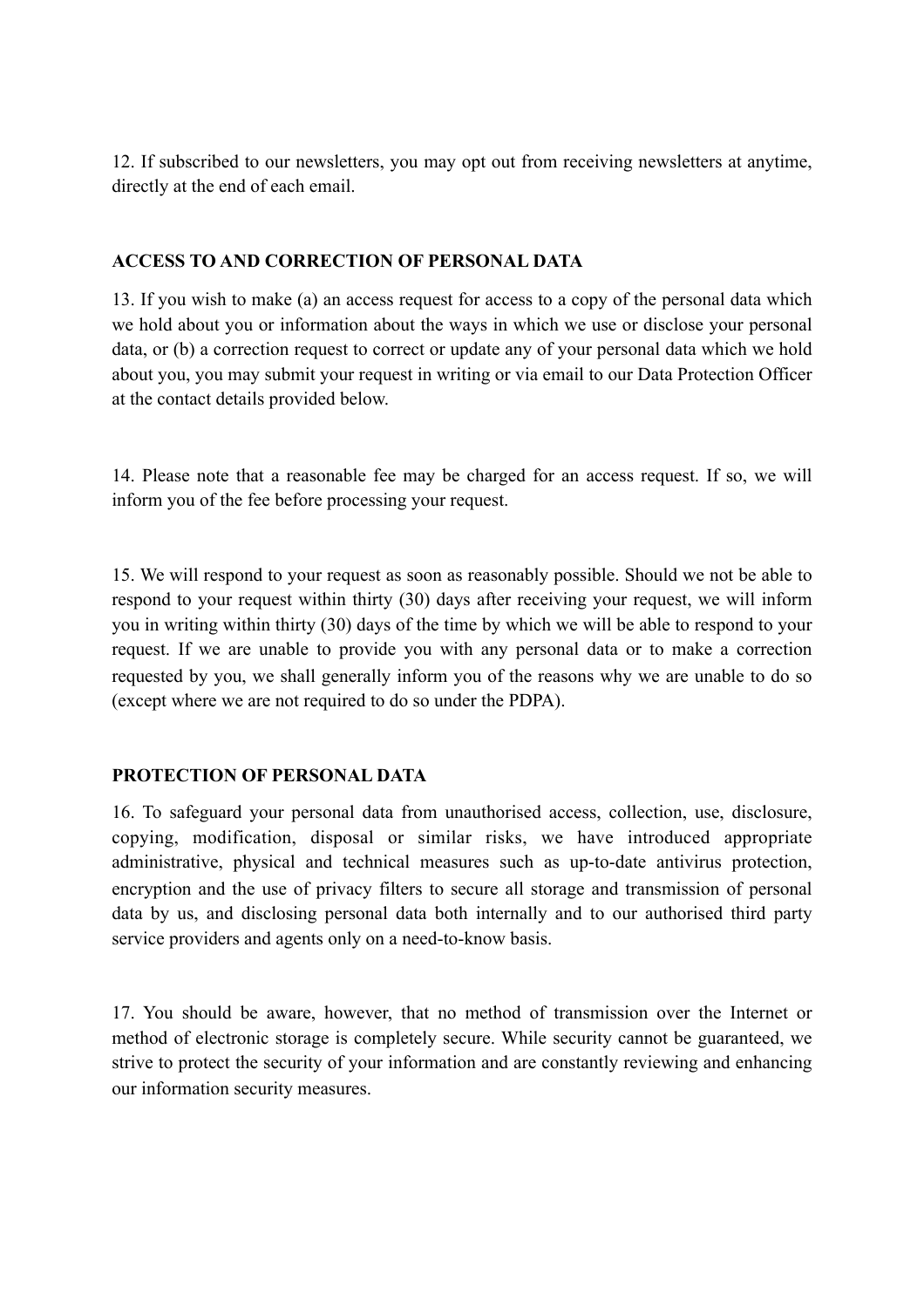#### **ACCURACY OF PERSONAL DATA**

18. We generally rely on personal data provided by you (or your authorised representative). In order to ensure that your personal data is current, complete and accurate, please update us if there are changes to your personal data by informing our Data Protection Officer in writing or via email at the contact details provided below.

# **RETENTION OF PERSONAL DATA**

19. We may retain your personal data for as long as it is necessary to fulfil the purpose for which it was collected, or as required or permitted by applicable laws.

20. We will cease to retain your personal data, or remove the means by which the data can be associated with you, as soon as it is reasonable to assume that such retention no longer serves the purpose for which the personal data was collected, and is no longer necessary for legal or business purposes.

# **TRANSFERS OF PERSONAL DATA OUTSIDE OF SINGAPORE**

21. We generally do not transfer your personal data to countries outside of Singapore. However, if we do so, we will obtain your consent for the transfer to be made and we will take steps to ensure that your personal data continues to receive a standard of protection that is at least comparable to that provided under the PDPA.

# **CONTACT US**

21. You may contact us if you have any enquiries or feedback on our personal data protection policies and procedures, or if you wish to make any request, in the following manner:

Via Phone: +65 6391 3733

Via Email: communications@pepworldwideasia.com

# **EFFECT OF NOTICE AND CHANGES TO NOTICE**

22. This Notice applies in conjunction with any other notices, contractual clauses and consent clauses that apply in relation to the collection, use and disclosure of your personal data by us.